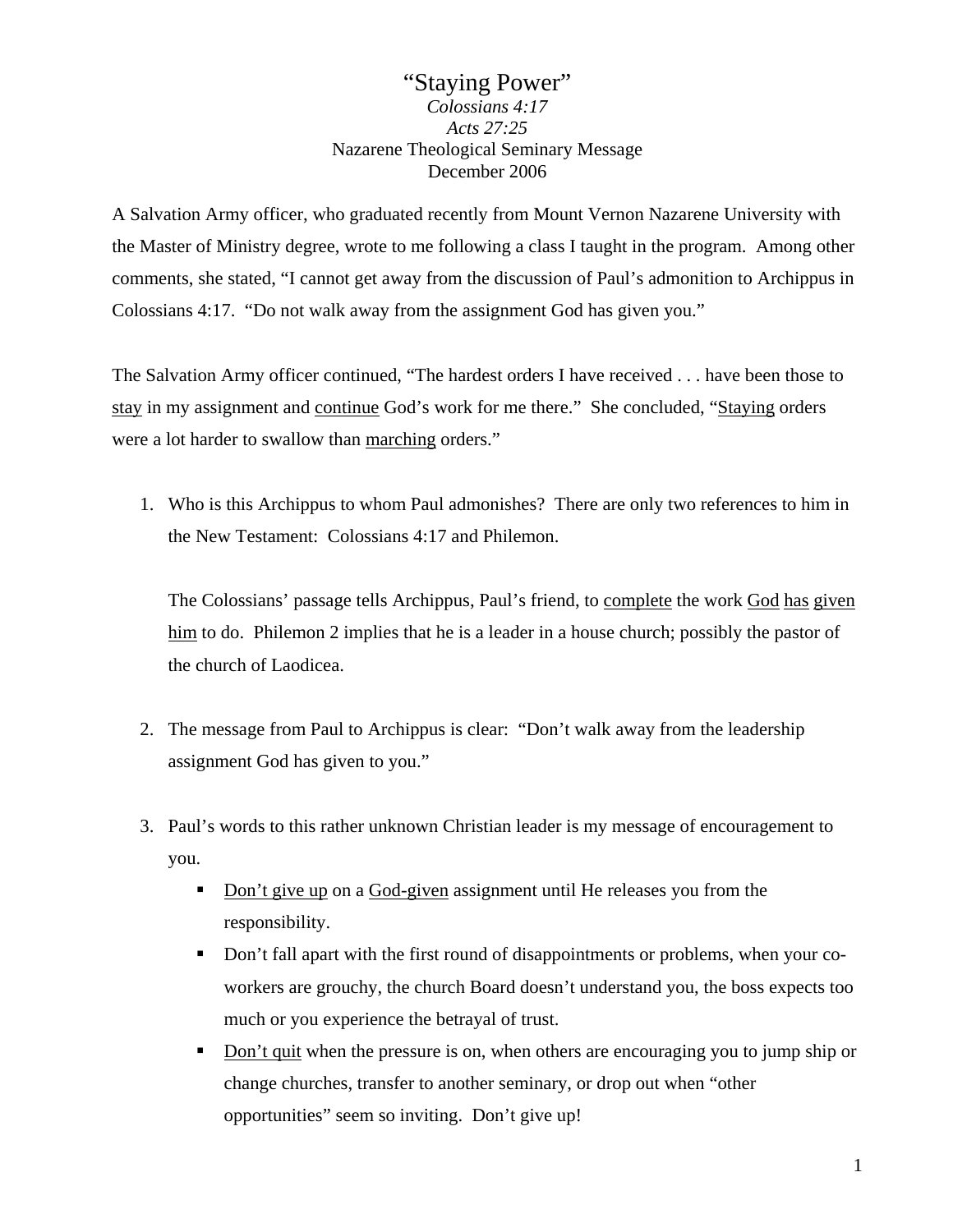4. If God has given to you a leadership assignment, led you to this seminary, or called you to be a faithful pastor or lay leader in a local congregation – be tenacious in that assignment or responsibility until God releases you. The issue is not longevity; rather, it is obedience and prayer! **This is spiritual tenacity!**

I have this poem hidden in my office so only I see it:

#### **Don't Quit**

When things go wrong, as they sometimes will. When the road you're trudging seems all uphill. When the funds are low, and the debts are high, And you want to smile but you have to sigh. When care is pressing you down a bit. Rest if you must but don't you quit!

Life is queer with its twists and turns, As everyone of us sometimes learns. And many a failure turns about, When he might have won had he stuck it out – Don't give up though the pace seems slow –You may succeed with another blow.

Success is failure turned inside out – The silver tint of the cloud of doubt. And you never can tell how close you are. It may be near when it seems so far. So stick to the fight when you're hardest hit –It's when things seem worst that you must not quit.

- 5. Why not quit? Because in these assignments, it is the Lord Christ whom you are serving, not people! As love and faith go together, so does service and perseverance!
	- As Christian leaders, be tenacious in pursuing God's will and way in your seminary studies with your family, on the job, with those in need, and in your local church.
- 6. I remember reading that Churchill returned to his high school to deliver an important speech. As Prime Minister of Great Britain, he received a long and glowing introduction. He arose, so the story goes, went to the podium and this was his speech: "Never, never, never, never give up!" Then he sat down.
- **7.** If this is true, Churchill captured in his memorable address the admonition of the Apostle Paul to Archippus, "Don't walk away from your work until God releases you from it.
- **8.** Tenacity is always needed, often painful, and a gracious gift. Permit me to elaborate for a few moments on these thoughts.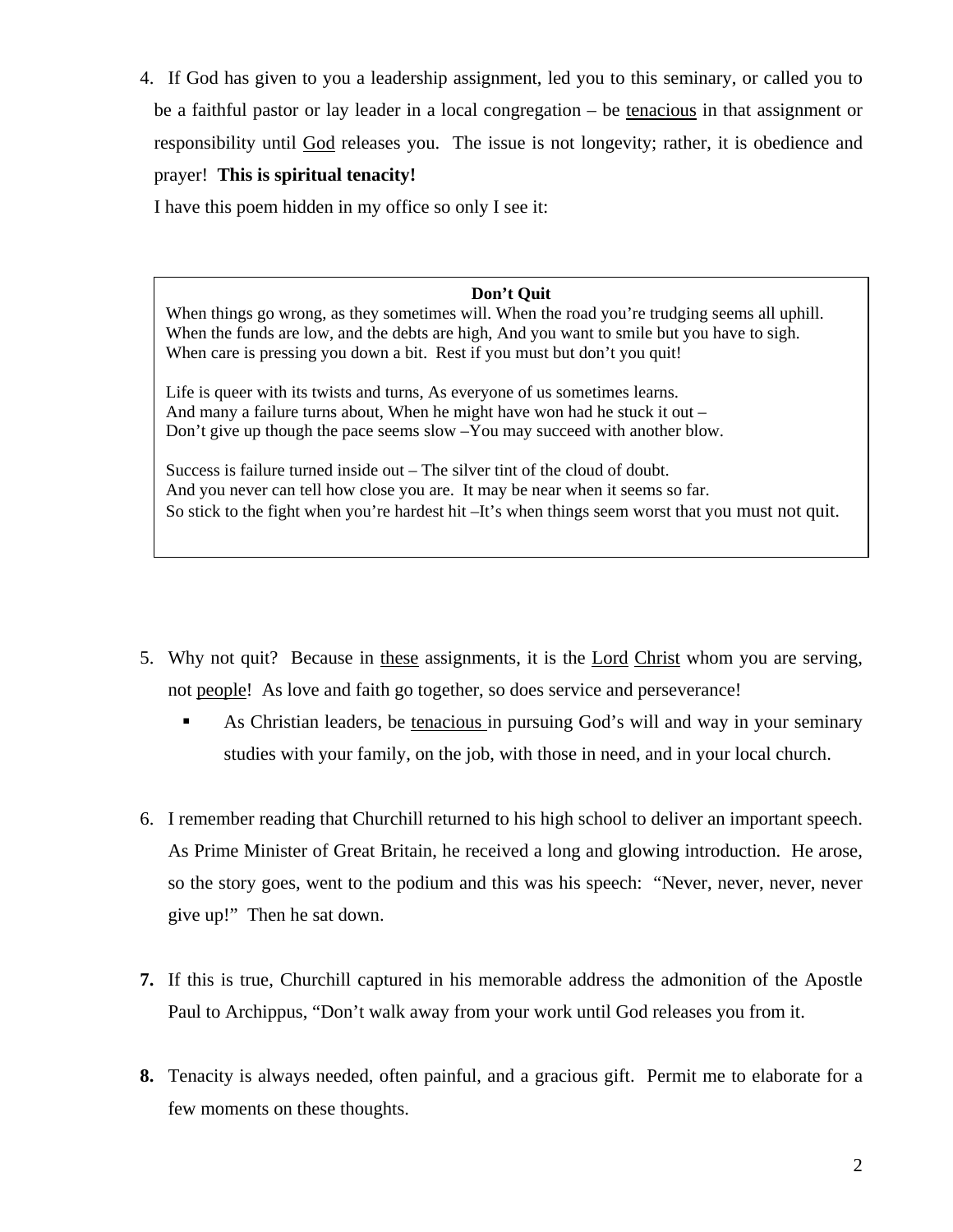### I. **First, The Need for Tenacity**

- A. Audacious tenacity God inspired and empowered tenacity spiritual tenacity, if you will - is needed in the home, on the job, with others in need, in the local congregation, and at Nazarene Theological Seminary. We don't know why Paul was compelled to speak these words to Archippus. However, Pauls' words to his friend cause us to question why we are so often tempted to give up on a project, an assignment, a responsibility, or a calling before genuine release comes from the Lord.
- B. Why are we tempted to give up as Christian workers?
	- 1. For sure, the enemy of our soul wants to defeat the Christian leader. "Our struggle is not against flesh and blood, but against the rulers, against the authorities, against the powers of the dark world and against the spiritual forces of evil in the heavenly realms." *(Ephesians 6:12)*
	- 2. Another reason we give up is that the problems facing us at times seem insurmountable or impossible to solve. In the book, *Staying Power*, Anne and Ray Ortland talk about the three time periods in problem-solving.
		- a) Zone A is called "Desire to Achieve" and is characterized by idealism, perhaps naiveté, and maybe apprehension.
		- b) Zone B is called "Desire to Quit" and is characterized by confusion and conflict when problems arise. This is the danger zone; Zone B will end in one of two ways: we will quit and abort the project, or we will persevere with "bulldog" tenacity, resisting the temptation to drop out. We can choose to believe that, even in a seemingly impossible situation, the God who has promised never to leave us or forsake us is present. We can choose to believe that, by the grace of God, there is a way through, over, under or around the confusing situation.
		- c) This leads us to Zone C. Zone C is called "Achievement and Growth" and is characterized by faith and personal satisfaction, a sense of realism, maturity, and expectation.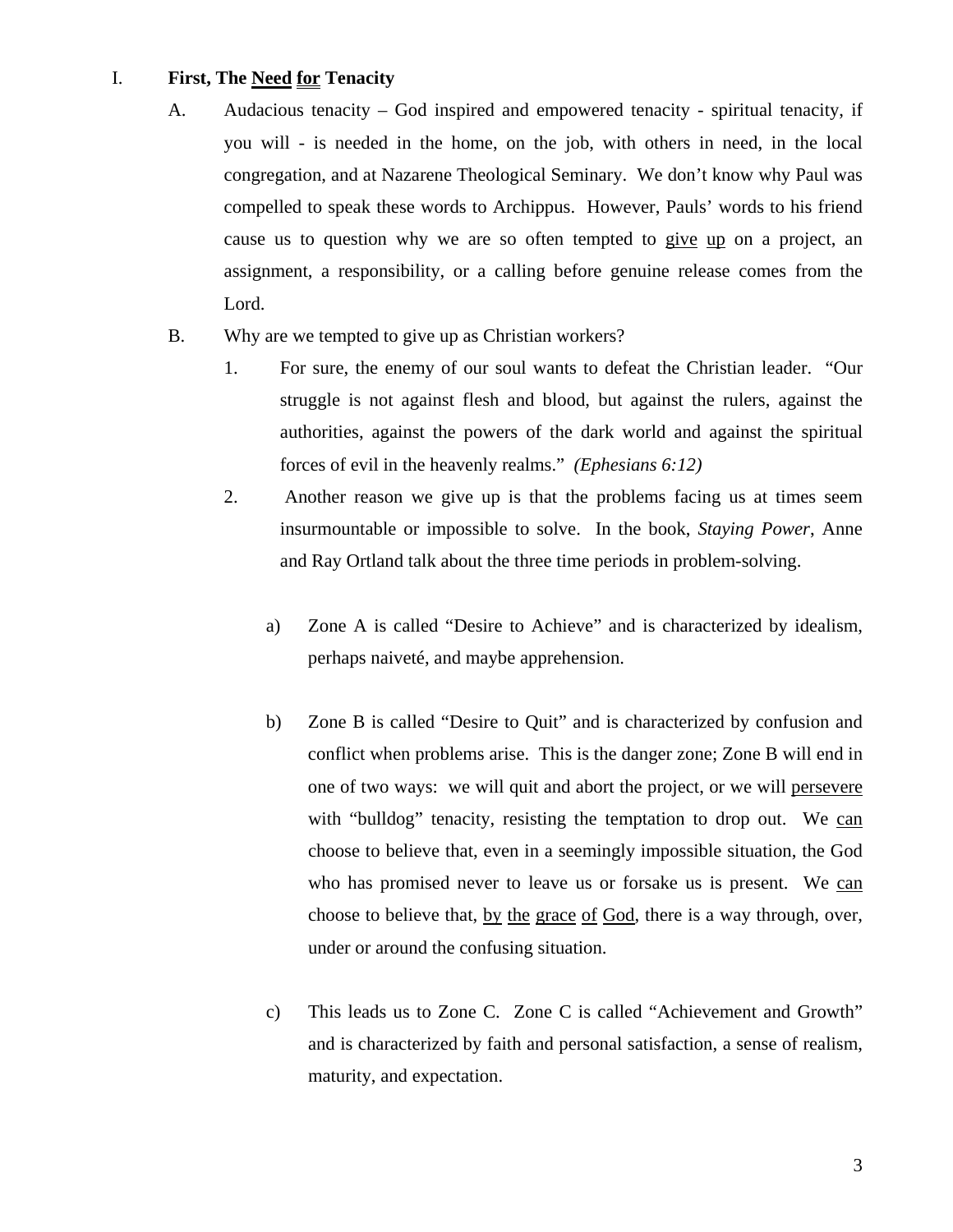3. We also give up because of misconceptions regarding the Christian life, work and ministry. These misconceptions encourage us to give up before the job is done. You have heard them expressed in different ways:

"Progress is only being made when things are running smoothly."

| "The grass is greener on the other side." | "Bigger is better."             |
|-------------------------------------------|---------------------------------|
| "Suffering and hardship can't be of God." | "This problem can't be solved." |
| "Success is gaining everyone's approval." | "Failure is final."             |
| "I am nobody."                            |                                 |

"And one of the greatest misconceptions is that "good and godly people do not differ or make mistakes."

- C. Brothers and sisters in Christ, as you pray and believe for God's leadership in the your life, be known as one who has spiritual tenacity – God-given tenacity - in your graduate studies, on the job, in Christian service and in your local church.
	- Don't jump from job to job, from church to church, seminary to seminary.
	- **The real test of a man's character is what it takes to stop him," states** Howard Hendrix.
	- Let the characteristic of "sticktoitiveness" infect you and hold you steady.
- D. The Need for Tenacity Is Great!

## II. **I must remind you, secondly, of the Pain of Tenacity**

A. The tendency, I believe, is to "move on" when pressure builds, we do not get our way, or the recognition or grade for a cause we receive isn't what we desire.

To stay in the situation in the midst of conflict, uncomfortableness, misunderstanding, power struggles, conflicting situations and inappropriate expectations until God releases us from these assignments is painful, very painful.

B. "Enduring" hardship through extraordinary times and situations requires a resolute faith in the God who has placed us in these assignments. And in these "painful" experiences, we must convictionally believe that we remain where God has placed us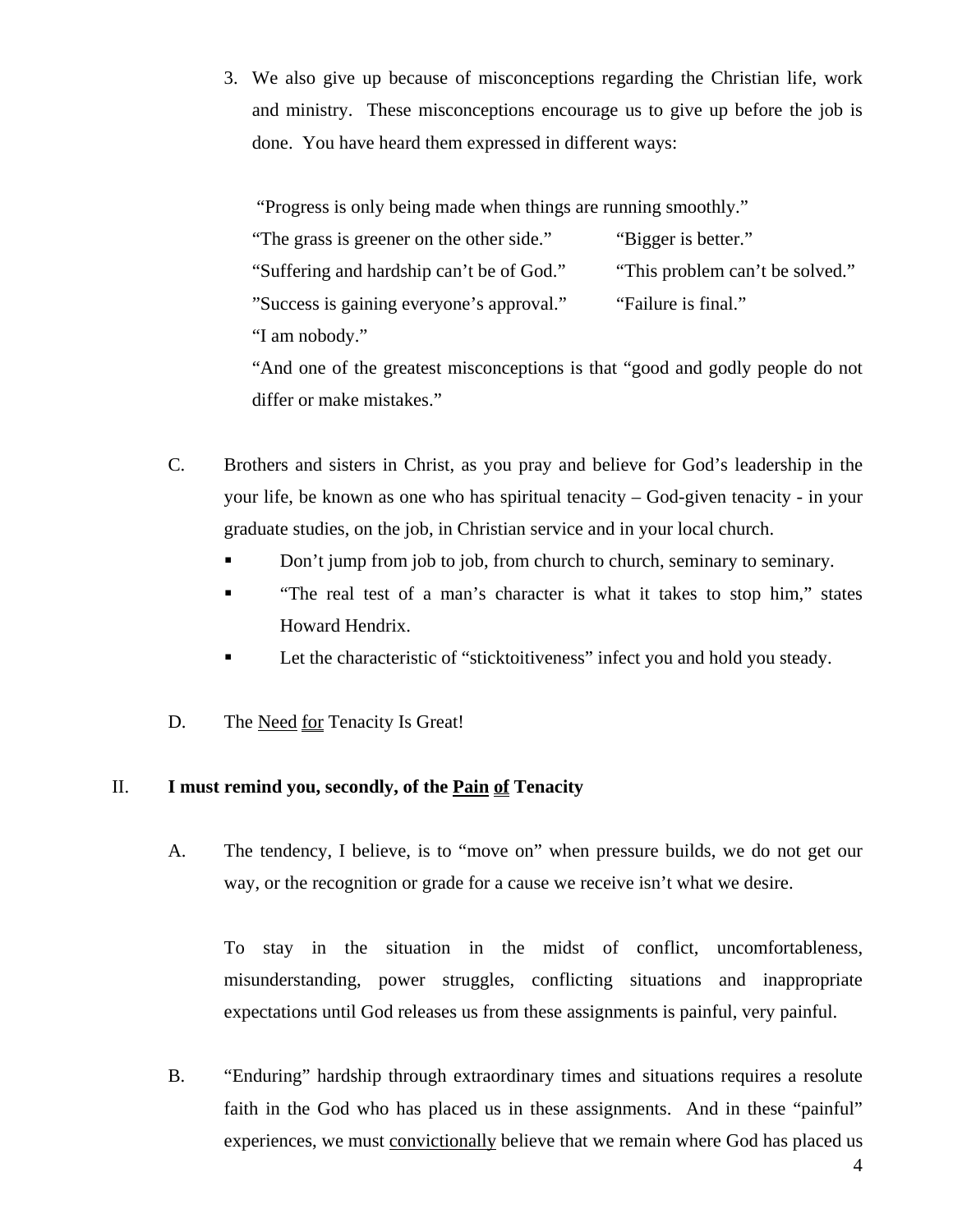until he releases us, because we serve Him in these painful times, not the people who sometimes inflict the pain we feel.

- C. Paul's journeys, as outlined in the latter chapters of Acts, were filled with pain yet, listen again to Acts 27:25 – "Keep up your courage, men, for I have faith in God that it will happen just as He told me."
	- After being in jail for two years, Paul and others were on their way to Rome.
	- Paul's admonition to the men on board the ship was spoken in the middle of a typhoon, a shipwreck, and no food for 14 days.
	- BUT, God had earlier told Paul that "he would testify of God's grace in Rome." *(Acts 23:11)*
	- In the midst of the Pain of getting to Rome
		- $\triangleright$  The jail experience,
		- $\triangleright$  Typhoon, shipwreck and no food;
	- **Paul stated emphatically, "... keep up your courage, men, for I have faith in** God that it will happen just as he told me."
- D. There is a need for Tenacity, even in the midst of often great pain in tenacity. Now let me testify to:

## III. **The Gift of Tenacity**

- A. This gift of "sticktoitiveness" endurance or perseverance is not a gift we give to other people. By **no** means.
	- Rather, the gift of tenacity is a grace gift from God to us  $\dots$  for the spiritual growth, Christian maturity and personal development we experience in the midst of "staying with it" until God releases us!
	- On many occasions I have stated, "leading MVNU is the greatest journey of faith I have ever experienced." In exercising tenacity – staying power – I have been the greatest benefactor. In choosing to believe that God is in the midst of a process, problem or confrontation, I have grown spiritually. I have matured in Christ significantly.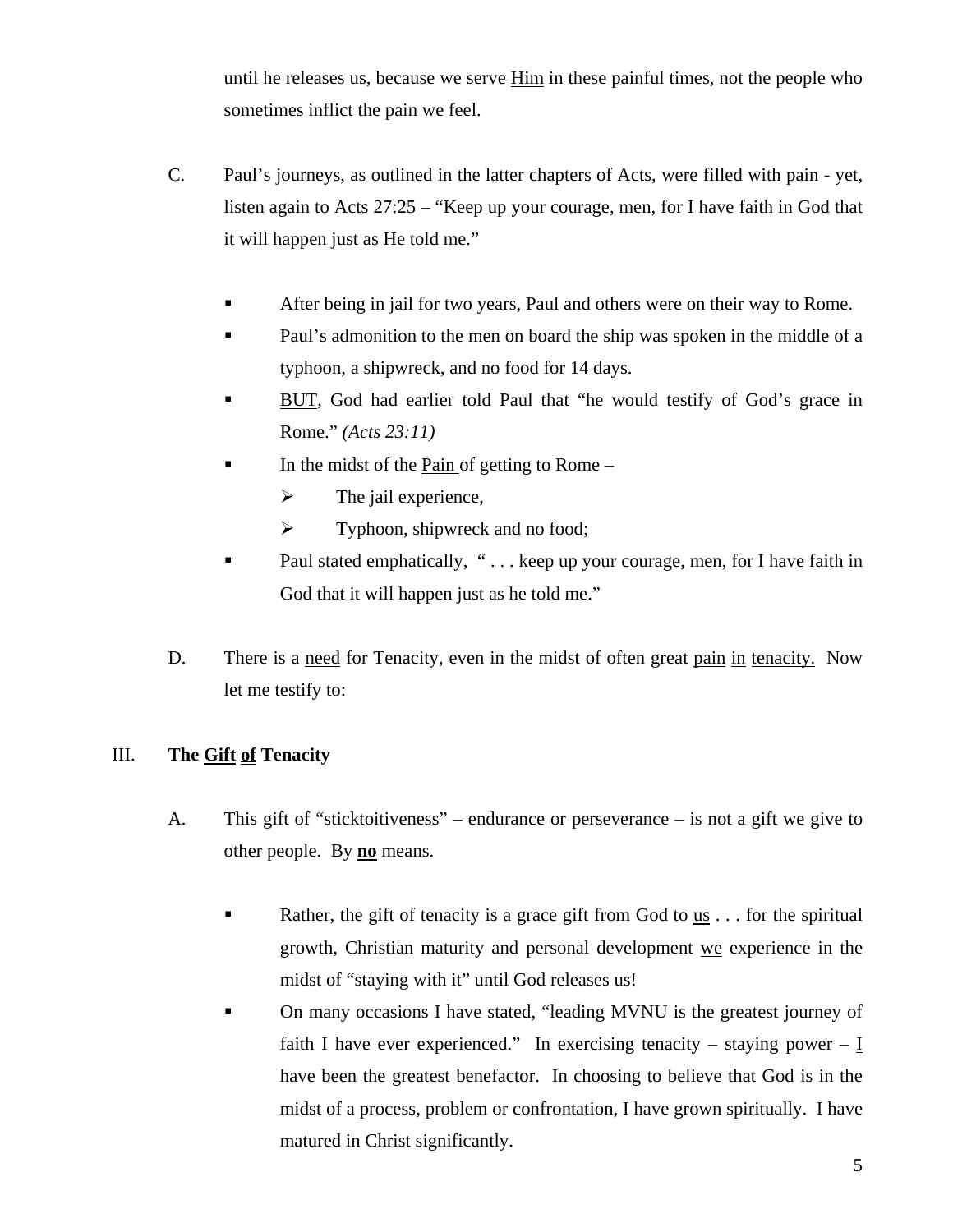Why? Because I have had to <u>lead</u> from my knees in dependency upon "the One who has called me to this assignment, believing He will complete in me and my work exactly what He has designed!"

- B. Remember the Poem, *"Footprints*"? The Christian, in a dream, looked back at a scene in his life and saw only one set of footprints. He questioned the Lord, "Lord, You told me when I decided to follow You, You would walk and talk with me all the way. But I'm aware that during the most troublesome times of my life there is only one set of footprints. I just don't understand why, when I needed You most, You leave me." He whispered, "My precious child, I love you and will never leave you never, ever, during your trials and testings. When you saw only one set of footprints it was then that I carried You."
	- I have prayed many times during the past several years, not just that the Lord would be with me and give me wisdom for my work, but that He would carry me through the difficult times.
- C. Remember Moses and his excuses before God? God said to Moses "I am sending you to the King of Egypt so that you can lead my people out of Egypt." Moses said, "I am nobody. No Lord, don't send me! I am a poor speaker, slow and hesitant. No Lord, please send someone else." God responded to Moses: "I will be with you!"

And God says to us, "It is  $I$  – the great 'I am' who calls, empowers, keeps and carries us." Christian friends, never forget! We are the blessed, graced, and gifted children of God!

And, God reminds us through Paul, "My grace is sufficient for you, my children, for my power is made strong in your weakness." (*II Corinthians 12:9)*

D. Remember these prison words of Paul from jail in Rome; "I have learned the secret of being content in any and every situation, whether well fed or hungry, whether living in plenty or in want. I can do *all* things **through Him** who gives me strength" *(Philippians 4:21)*